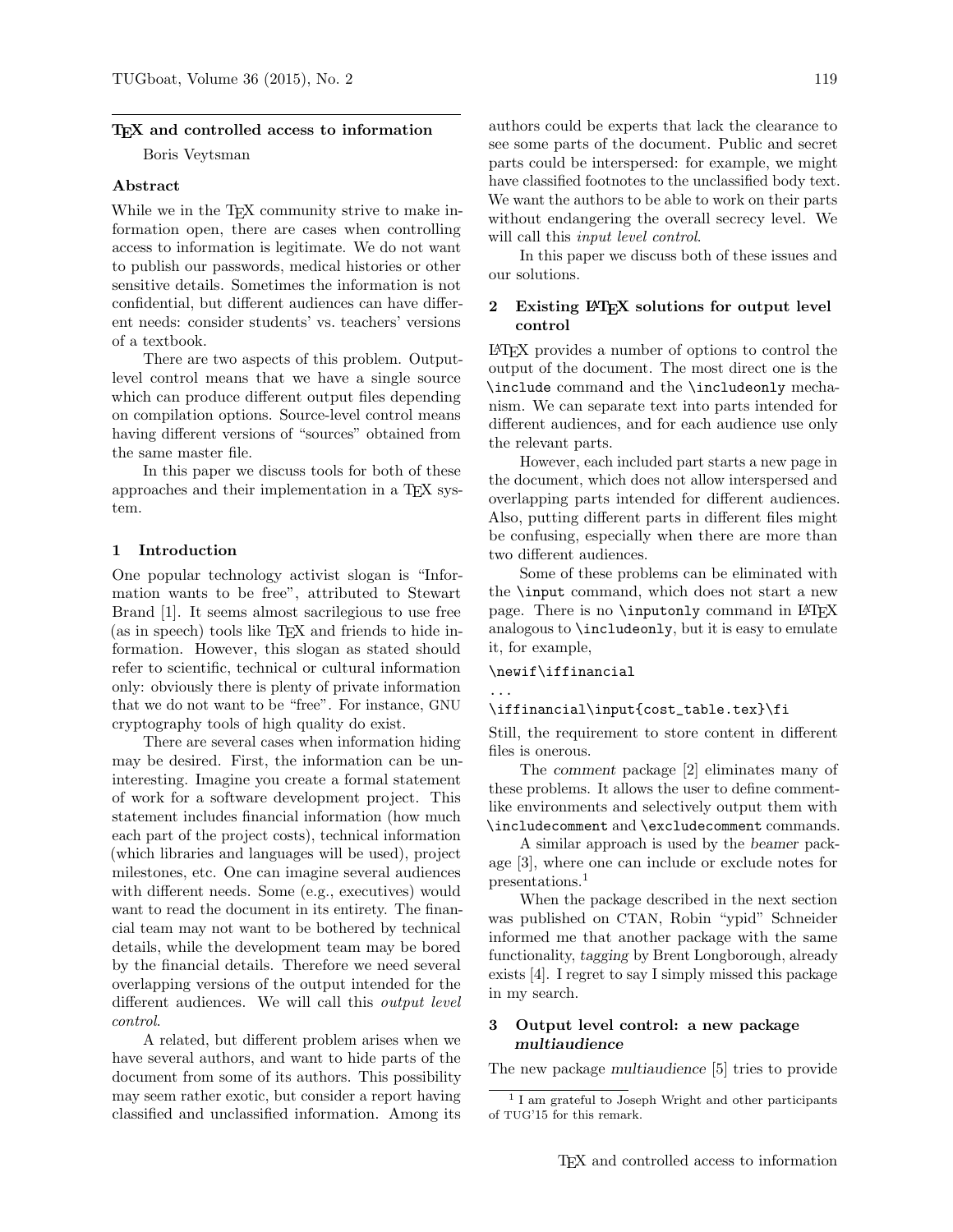a clean interface for output level control. Its main concept is audience. A document can define several audiences using the \SetNewAudience macro, for example,

```
\SetNewAudience{admins}
\SetNewAudience{devs}
\SetNewAudience{execs}
```
This code defines three audiences, admins, devs, and execs.

The document can have one and only one current audience, which is stored in the \CurrentAudience macro. The author may define it using the command \DefCurentAudience

#### \DefCurrentAudience{admins}

or with just a T<sub>FX</sub> \def:

### \def\CurrentAudience{admins}

The latter possibility allows the user to define the current audience outside the document (from the command line), for example

```
pdflatex -jobname devs \
```
'\def\CurrentAudience{devs}\input{master.tex}'

This approach has the advantage of keeping the tex file (master.tex in this case) clean, and generating different versions on the fly.

The heart of the package is \showto macro. It has two arguments: the comma-separated list of audiences and the text to show to these audiences, for example,

```
\showto{admins}{This text
  is visible to admins only.}
```
The command can be nested:

\showto{admins, devs}{This text is visible to admins and devs. \showto{devs}{This text is visible to devs only.} This text is visible to admins and devs again.}

In the example above the text is visible to admins and devs with the exception of the italicized text, which is visible to devs only.

A variant of the \showto macro uses exclusion rather than inclusion logic: if the first argument starts with a minus sign, it defines the audiences which will *not* see the information:

\showto{-, execs}{This text is visible to everybody but execs.}

The package provides the environment shownto with the similar syntax and semantics:

```
\begin{shownto}{admins,devs}
  This text is visible to admins and devs
  \begin{shownto}{-, admins}
    This text is visible to devs only
  \end{shownto}
```

```
This text is visible to admins and
 devs again.
\end{shownto}
```
There are also special commands like \Footnote, making selectively visible footnotes:

We have a special footnote command.\Footnote{admins}{This footnote is for admins only.}

and section-like environments:

\begin{Subsection}{admins}[Short title]{Long title}

This subsection is visible only to admins \end{Subsection}

Moreover, the user can define new commands and section-like environments with a simple interface:

\DefMultiaudienceCommand{\Footnote}% {\footnote}

```
\NewMultiaudienceSectionEnv{Subsection}%
   {\subsection}
```
The current implementation is very simple: basically we evaluate a  $TFX$  boolean  $\ifmmode\big\vert\else\fi$  \if@MULTAU@shown using the first argument of the \showto command, and typeset or not the second argument with the construction

## \if@MULTAU@shown#2\fi

The actual implementation is slightly more involved since we need to check whether the first argument is "-", and accordingly to select inclusion or exclusion logic. See the source code [\[5\]](#page-2-4) for the full details.

Petr Olšák wrote a plain T<sub>EX</sub> implementation even before my talk at TUG'15 was finished [\[6\]](#page-2-5).

Of course this simplicity has its drawbacks: you cannot use verbatim construction in the second argument of \showto command. There are a number of workarounds here, see, e.g. [\[7\]](#page-2-6).

### 4 Source level control

Source level control should solve two problems, one being easy, and another being slightly more difficult:

- 1. Extracting the material intended for different authors.
- 2. Accommodating the changes made by any author.

The second problem involves the following situation. Suppose a non-cleared author makes a change to the unclassified part of a document. We need to be able to accommodate her changes in the master document, which includes classified material.

Perl script srcredact [\[8\]](#page-2-7) solves both these problems. Its interface is a simplified interface of the docstrip program [\[9\]](#page-2-8): we have special comment lines in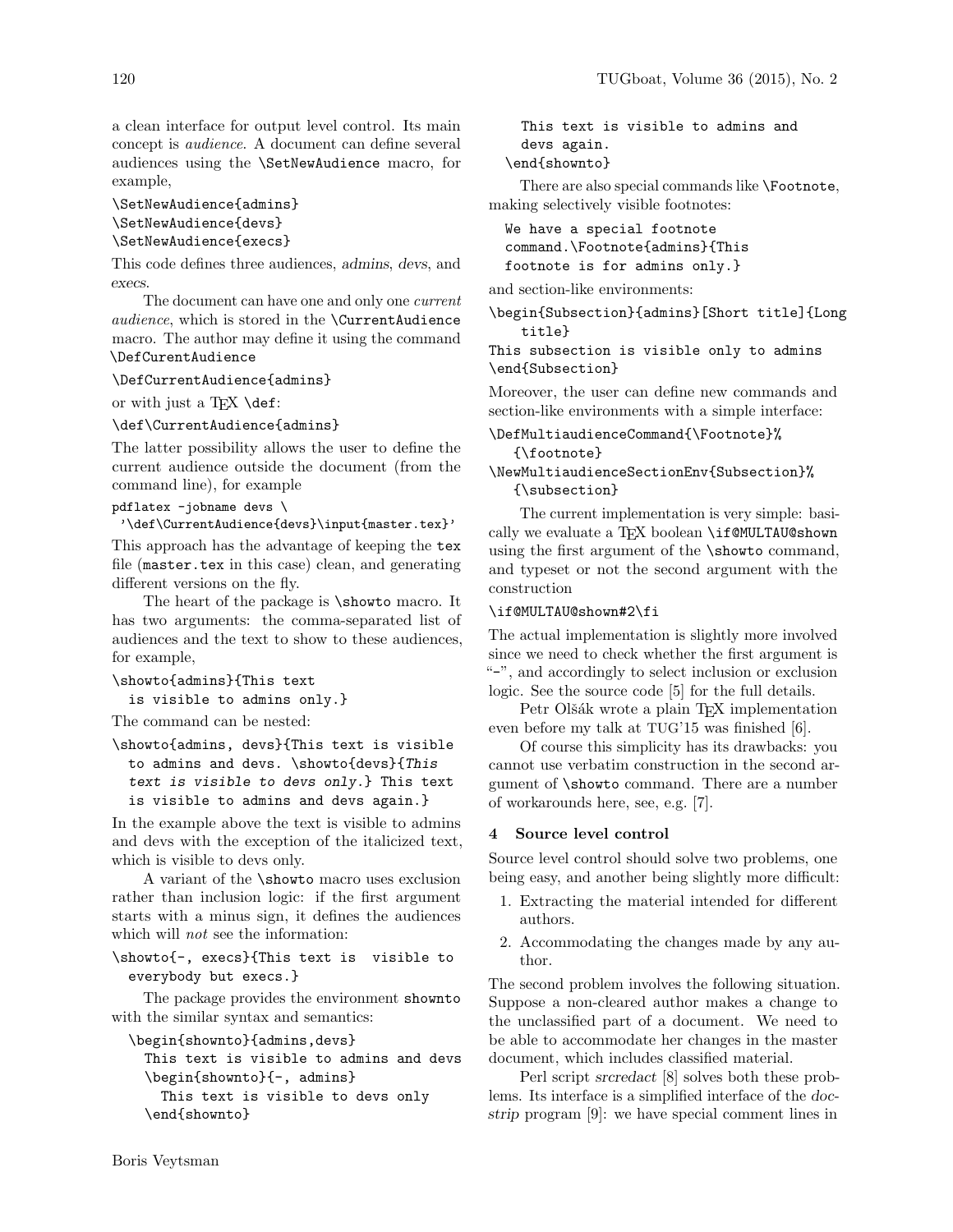\documentclass{article} \begin{document} \title{A Letter to the Secretary of the Treasury} \author{Mark Twain} \date{Riverdale-on-the-Hudson, October 15, 1902} \maketitle

#### %</ALL>

```
%<*uppercase|nobonds>
THE HON. THE SECRETARY OF THE TREASURY,
WASHINGTON, D.~C.:
%<*ALL>
%</uppercase|nobonds>
\textsc{the hon. the secretary of the treasury,
 washington, d."c.:}
%<*ALL>
```
Sir,---Prices for the customary kinds of winter fuel having reached an altitude which puts them out of the reach of literary persons in straitened circumstances, I desire to place with you the following order:

%</nobonds> Forty-five tons best old dry government bonds, suitable for furnace, gold 7 per cents., 1864, preferred. %<\*ALL>

Twelve tons early greenbacks, range size, suitable for cooking.

Eight barrels seasoned 25 and 50 cent postal currency, vintage of 1866, eligible for kindlings.

Please deliver with all convenient despatch at my house in Riverdale at lowest rates for spot cash, and send bill to

Your obliged servant,

Mark Twain, Who will be very grateful, and will vote right. \end{document}

<span id="page-2-9"></span>Figure 1: Example of a T<sub>F</sub>X file for srcredact tool

the T<sub>E</sub>X file (*guards*): either  $\frac{1}{2}$   $\frac{1}{2}$   $\frac{1}{2}$   $\frac{1}{2}$   $\frac{1}{2}$   $\frac{1}{2}$   $\frac{1}{2}$   $\frac{1}{2}$   $\frac{1}{2}$   $\frac{1}{2}$   $\frac{1}{2}$   $\frac{1}{2}$   $\frac{1}{2}$   $\frac{1}{2}$   $\frac{1}{2}$   $\frac{1}{2}$   $\frac{1}{2}$   $\frac{1}{2}$   $\frac{1}{2$ or %</name1|name2|...>. The first one switches on the inclusion of text, while the second one switches it off. The special name ALL stands for all names. By default the text is considered to be enclosed in an <\*ALL>/</ALL> pair.

An example input file is shown in Figure [1.](#page-2-9) It defines three versions of the same document, default, uppercase and nobonds. We can extract these three versions. If one version, say, nobonds, is changed, we can incorporate the changes into the main file and re-generate the three versions, as shown in Figure [2.](#page-3-0)

#### 5 Conclusions

Information separation, hiding and control provide an interesting problem for document creation tools. TEX, being a programmable tool based on a text interface, is quite useful for solving it.

#### Acknowledgements

This work was partially supported by Neadwerx, Inc. and the US Consumer Financial Protection Bureau.

### References

- <span id="page-2-0"></span>[1] R. Polk Wagner. Information wants to be free: Intellectual property and the mythologies of control. Columbia Law Rev., 103:995–1034, 2003.
- <span id="page-2-1"></span>[2] Victor Eijkhout. The comment package, October 1999. <http://www.ctan.org/pkg/comment>.
- <span id="page-2-2"></span>[3] Till Tantau, Joseph Wright, and Vedran Miletić. The beamer class, March 2015. <http://www.ctan.org/pkg/beamer>.
- <span id="page-2-3"></span>[4] Brent Longborough. tagging.sty. A package for document configuration, August 2011. <http://www.ctan.org/pkg/tagging>.
- <span id="page-2-4"></span>[5] Boris Veytsman. Generating multiple versions of a document for different audiences from the same source, August 2015. [http:](http://www.ctan.org/pkg/multiaudience) [//www.ctan.org/pkg/multiaudience](http://www.ctan.org/pkg/multiaudience).
- <span id="page-2-5"></span>[6] Petr Olšák. Hidden text from unprivileged readers. [http://petr.olsak.net/](http://petr.olsak.net/opmac-tricks-e.html#showif) [opmac-tricks-e.html#showif](http://petr.olsak.net/opmac-tricks-e.html#showif), July 2015.
- <span id="page-2-6"></span>[7] Timothy Van Zandt, Denis Girou, Sebastian Rahtz, and Herbert Voß. The fancyvrb package. Fancy Verbatims in LATEX, May 2010. <http://www.ctan.org/pkg/fancyvrb>.
- <span id="page-2-7"></span>[8] Boris Veytsman. A tool for redacting the sources, August 2015. [http://www.ctan.org/pkg/](http://www.ctan.org/pkg/srcredact) [srcredact](http://www.ctan.org/pkg/srcredact).
- <span id="page-2-8"></span>[9] Frank Mittelbach, Denys Duchier, Johannes Braams, Marcin Woliński, and Mark Wooding. The DocStrip program, November 2014. <http://www.ctan.org/pkg/docstrip>.
	- Boris Veytsman Systems Biology School and Computational Materials Science Center, MS 6A2 George Mason University Fairfax, VA 22030 USA borisv (at) lk dot net http://borisv.lk.net